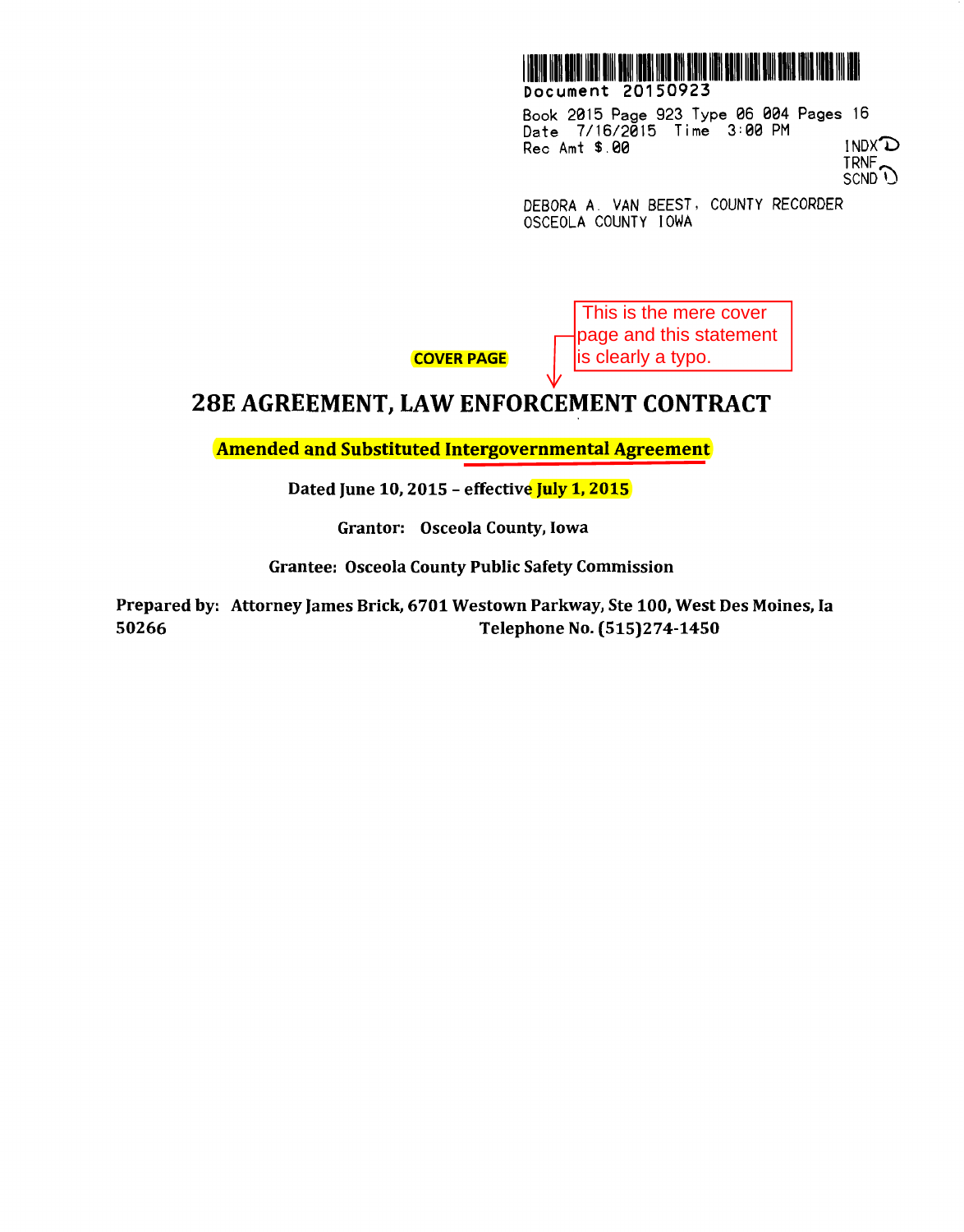This is the actual agreement amending the creation of the Public Safety Commission. There is NO language in this agreement that provides law enforcement services to the cities of Osceola County.

#### **AMENDED AND SUBSTITUTED INTERGOVERNMENTAL AGREEMENT CREATING THE OSCEOLA COUNTY PUBLIC SAFETY COMMISSION**

This Agreement made and entered into this  $10+h$  day of  $\int \ln n e$ , 2015, by and between Osceola County, Iowa; the City of Sibley, Iowa; the City of Harris, Iowa; the City of Ocheyedan, Iowa; the City of Melvin, Iowa; and the City of Ashton, Iowa, hereinafter referred to as public entities.

#### **ARTICLE 1 AUTHORITY**

This Agreement is entered into by the undersigned public entities pursuant to the Authority given them under the provisions of the 2014 Iowa Code Chapter 28E as amended.

#### **ARTICLE II NAME OF COMMISSION**

Pursuant to Chapter 28E of the 2014 Code of Iowa, each and all of the above named public entities do hereby form and establish a unified law enforcement district in Osceola County, Iowa and, to administer this agreement, the Osceola County Public Safety Commission, which shall be hereinafter referred to as the "Commission."

#### **ARTICLE ill DURATION OF COMMISSION**

This agreement shall be in force as to the public entities for a period of at least five (5) years, and perpetually thereafter until or unless dissolution, termination, or expulsion as provided herein.

#### **ARTICLE IV PURPOSE**

The purpose of this agreement and of the Commission are to provide law enforcement within the boundaries of the member political subdivisions, and to serve all of the people residing in Osceola County, Iowa, with uniform law enforcement and centralized emergency communications.

#### **ARTICLE V POWERS AND DUTIES**

**Section 1 Duties.** The duties of the Commission shall be to administer this unified law enforcement agreement and law enforcement within the unified law enforcement district created hereunder; to administer funds received from any federal or state agency or any private grant received by said Commission for its purposes; to make application for any State or Federal funding or funding from any private grant which might be made available; and to adopt such bylaws as shall be necessary for the proper operation of this Commission.

**Section 2 Powers.** This Commission shall have the power to do all things necessary to carry out its purposes insofar as they are not in conflict with any of the existing laws of the State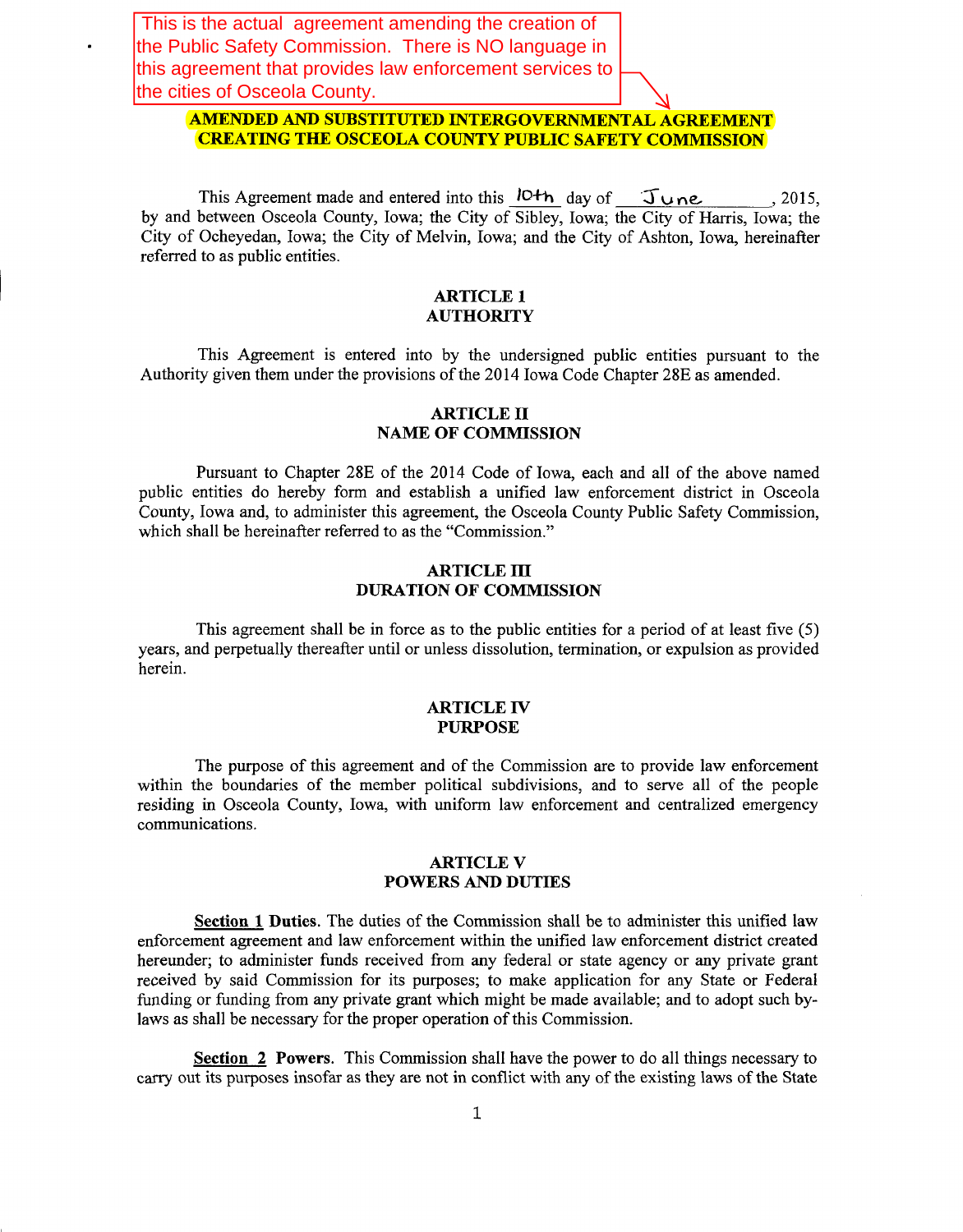of Iowa or the United States, including but not limited to the following:

- To contract with members; all levels of government including other public agencies; private agencies and individuals to accomplish the stated purposes of the Commission.
- To receive funds from each member as payment for the services provided.
- To purchase, lease, receive as gifts, grants or donations, or otherwise acquire all land, buildings, equipment and supplies necessary to carry out the purposes of the Commission and to dispose of the same.
- To make or cause to be made any studies or surveys necessary to carry out the purpose of the Commission including its funding and the division of its budget among and between its members.
- To contract with and compensate consultants for professional services including but not limited to architects, engineers, planners, lawyers, accountants, law enforcement personnel and all others found necessary to the purpose of the Commission.
- To borrow money for the purchase of land and equipment and other improvements, and to provide for their retirement.
- To contract with the Osceola County Sheriffs Department for law enforcement services.
- To prepare and recommend to members, local ordinances as may from time to time be required.
- To provide for a system of budgeting, accounting, auditing and reporting of all Commission funds and transactions; and for a depository for Commission funds; and for the bonding of employees and/or officers handling said funds.
- To defend any legal action brought against the Commission, and to initiate when necessary any legal action the Commission deems necessary to accomplish the purpose of the Commission.
- To exercise any and all other powers consistent with the stated purpose of the Commission and/or authorized by law.

#### **ARTICLE VI BUDGET**

The Commission shall annually prepare a budget in accordance with Sections 28E.21 through 28E.30 of the Iowa Code, 2014, or any successor provisions thereto.

#### **ARTICLE VII COMMISSION**

**Section 1 Composition.** The Commission shall be composed of eight (8) voting members and one non-voting member selected as follows:

#### **(a) Voting Members**

- One elected official to be selected by the Osceola County Board of Supervisors;
- One elected official to be appointed by the Osceola County Board of Supervisors to represent the Sheriff's Department;
- Two elected officials to be selected by the City Council of Sibley;
- One elected official to be selected by the City Council of Ocheyedan;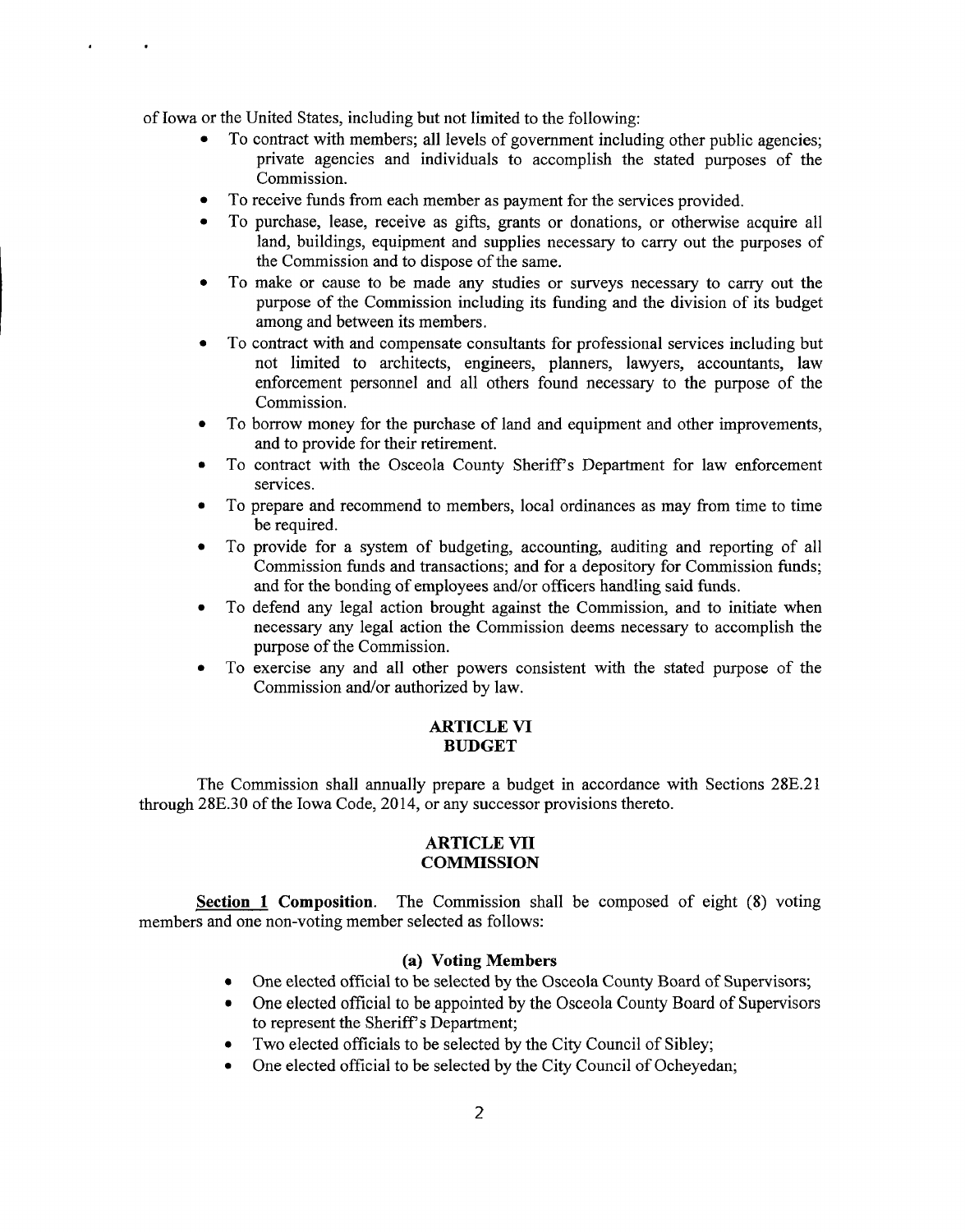- One elected official to be selected by the City Council of Ashton;
- One elected official to be selected by the City Council of Melvin;
- One elected official to be selected by the City Council of Harris.

Voting members may be selected from any of the following elected officials:

- Any current mayor or council member of any of the cities set out above may be selected to represent that city.
- Any current member of the Osceola County Board of Supervisors may be selected to represent Osceola County.
- Any current elected official of Osceola County may be selected to represent the Sheriff's Department.

Each official representative selected as provided above shall have an alternate selected who shall have the right to vote only in the absence of the official representative. Each municipality shall annually certify to the Commission the official representative and alternate so selected, on or before January 31 of each year, and within two weeks of replacement of such representative or alternate during any month of the year other than January. Representatives and alternates appointed by the public entities shall continue to represent their municipality until the earlier of such time as the duly-elected Chair of this Commission has received written notice emailed from the respective municipality or organization which appoints a new representative and/or alternate, or such time as such representative or alternate ceases to hold the elected office which qualifies him or her for commission membership.

#### **(b) Non-Voting Member**

The Sheriff's Office may designate one representative to serve as a non voting member of the Commission. The member shall be the elected and acting Sheriff of Osceola County, Iowa or his or her designee and shall be entitled to attend all meetings and participate in all discussions, but shall not be entitled to vote.

**Section 2 Expulsion of A Member.** A member may be expelled and dropped from membership in the Commission and in the unified law enforcement district for violation of the provisions of these Articles of Agreement. The Commission by-laws as previously or hereinafter adopted and established shall set forth the procedures for expulsion of a member; provided no member may be expelled from membership without a three-fourths vote of the existing representatives on the Commission so voting affirmatively.

**Section 3 Withdrawal Of Membership.** The membership of a municipality may be withdrawn from this Commission in the following manner:

- The individual member through its governing body shall adopt a Resolution to withdraw from this Commission.
- A copy of said Resolution bearing the signatures of the Board Chairman or Mayor, or other official thereof, shall then be sent to the Chair of this Commission by restricted certified mail, return receipt requested, addressed to the Chair of the Commission, and a copy shall be sent to the Board Secretary and the Sheriff by regular mail or email. The Resolution shall state the name of the withdrawing member, its intention to withdraw from this Agreement, and shall be signed by the Mayor and a majority of the Council, or the Chair of the Osceola County Board of Supervisors and a majority of the Board.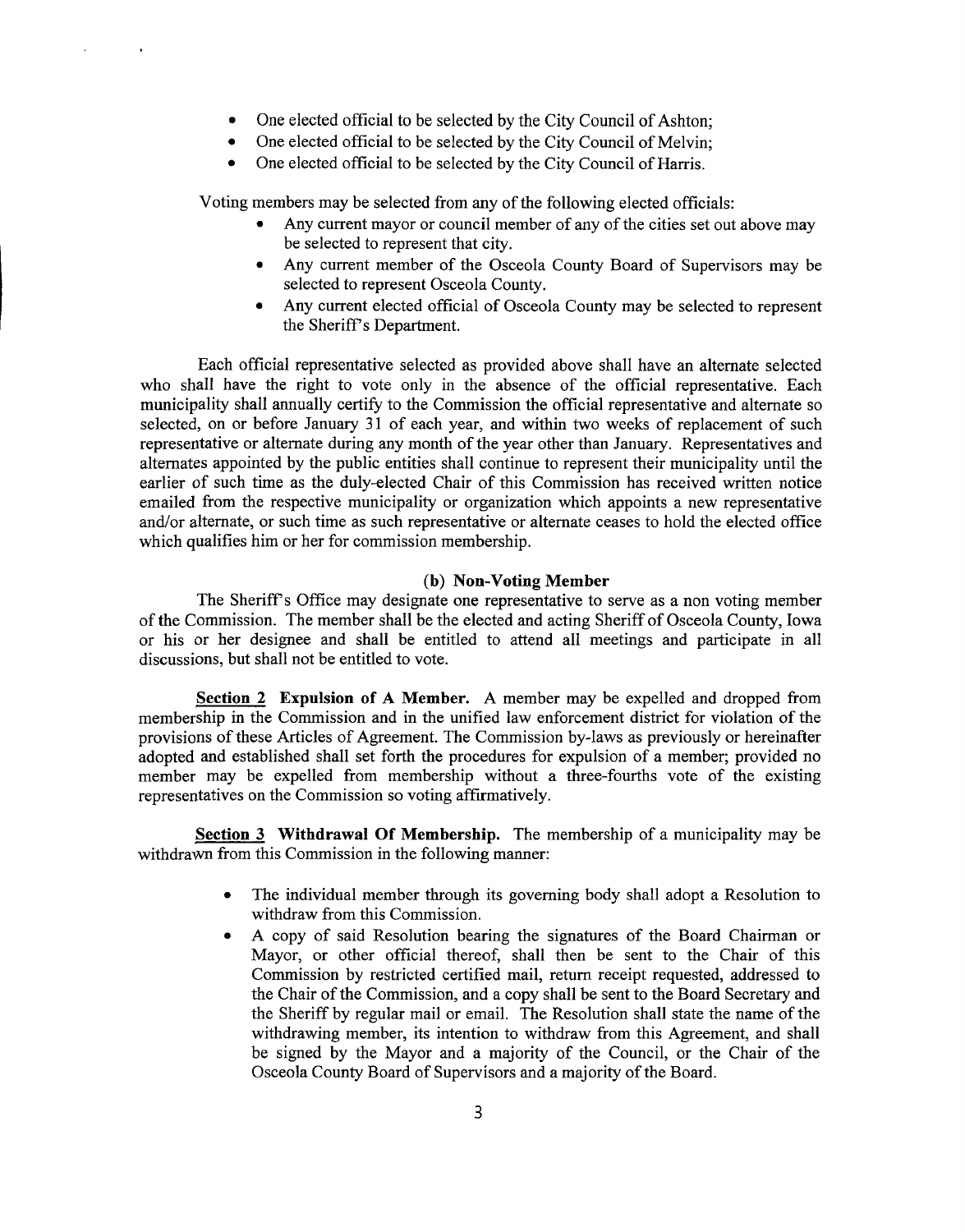• A withdrawal of a member from the membership of this Commission shall be effective on the date set out in the Resolution, or if no date is specified, upon the receipt of the Resolution by the Chair of this Commission, and the Commission shall have no further obligation to provide services to the withdrawing member after the effective date of withdrawal.

 $\ddot{\phantom{a}}$ 

• Termination of membership as above set forth shall not relieve the withdrawing member of the obligation to pay its share of the expenses for the administration of this Commission for that year in which such withdrawal occurs, and, in addition, when such withdrawal occurs within the last six  $(6)$  calendar months of any budgetary period adopted by the Commission, then such withdrawing individual member of this Commission shall pay a sum equal to the sum which would have been its share of the expenses for said administration and operation of this Commission for the following budget year.

#### **ARTICLE VIII TERMINATION OF MEMBERSHIP**

The membership of a municipality may be withdrawn from this Commission in the following manner:

- The individual member through its governing body shall adopt a Resolution to withdraw from this Commission.
- A copy of said Resolution bearing the signatures of the Chair or Mayor, or other official thereof, shall then be sent to the Chair of this Commission.
- A withdrawal of a member from the membership of this Commission shall be effective as provided in Article VII above.
- Termination of membership as above set forth shall not relieve the withdrawing member of the obligation to pay its share of the expenses for the administration of this Commission for that year in which such withdrawal occurs, and, in addition, when such withdrawal occurs within the last six  $(6)$  calendar months of any budgetary period adopted by the Commission, then such withdrawing individual member of this Commission shall pay a sum equal to the sum which would have been its share of the expenses for said administration and operation of this Commission for the following budget year.

#### **ARTICLE IX OFFICERS AND DUTIES**

**A. CHAIR AND VICE-CHAIR.** At it's first meeting of each year, the Commission shall elect from its membership a Chair and a Vice-Chair, who shall serve for a period of one year, or until their successors are elected, or until such time as the said Chair or Vice-Chair shall no longer be a member of their individual town, city, governmental body, or other organization, or fail to represent same in an official capacity, at which time the then remaining members of said Commission shall elect a Chair or Vice-Chair. The Chair and vice-chair must be voting members of the Commission. The Chair shall appoint from the membership one member, who shall serve as temporary Chair at all meetings of the Commission where the Chair and Vice-Chair are absent.

**B. SECRETARY AND TREASURER.** The Commission shall appoint a Secretary and a Treasurer, who need not be members of the Commission. The Treasurer shall be bonded in an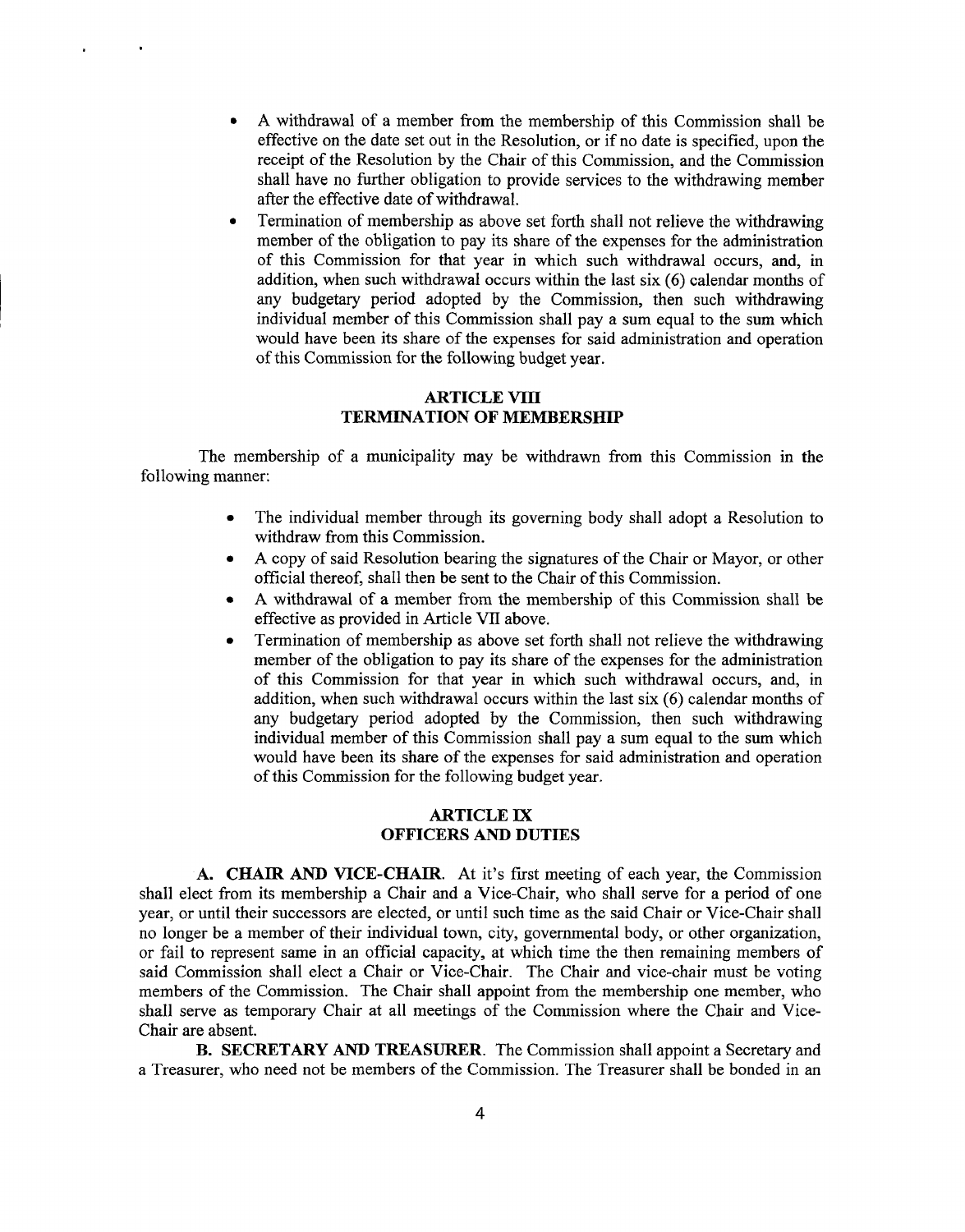amount determined by the Commission and the premium of said bond shall be paid by the Commission.

 $\ddot{\phantom{a}}$ 

**C. EMPLOYEES.** The Commission may employ such staff, and other consultants, as it may deem necessary to carry out the purposes of this Agreement.

**D. MEETINGS.** The Commission shall meet at least monthly; the date, time and place to be fixed by the by-laws.

**E. VOTING.** Each member of said Commission, except the ex officio members, shall be entitled to one vote. All votes shall be cast by either the member or the designated alternate in the absence of the member, and a quorum shall be sufficient to conduct commission business, except where these Articles or adopted by-laws shall otherwise provide.

#### **ARTICLE X BY-LAWS AND RECORDS**

The Commission shall adopt by-laws for the operation of this Commission and the transaction of business. The by-laws may be changed or modified by a three-fourths vote of the members of said Commission present at a regular meeting. The Commission shall keep a record of all of its resolutions, transactions, findings and determinations, which record shall be a public record.

#### **ARTICLE XI DISSOLUTION**

This Agreement and the Commission herein created may be dissolved at any time by a unanimous vote of the membership, and by each municipality having its governing body pass a Resolution supporting the dissolution of this Commission. Upon such dissolution, any and all assets of this Commission shall be liquidated and the net proceeds so obtained therefrom shall be distributed to the individual members of this Commission, as this Commission shall so determine. However, the Commission shall not be dissolved when there remains any indebtedness incurred by the said Commission.

#### **ARTICLE XII AMENDMENTS**

The terms of these Articles of Agreement may be amended by a three-fourths vote of the Commission members at any regular meeting, provided that each municipality shall have been mailed, by the Chair of this Commission, a copy of said proposed Amendment at least thirty (30) days prior to the date that action is proposed to be taken upon said Amendment.

#### **ARTICLE XIII SEVERABILITY**

If any provisions of these Articles of Agreement, or the application thereof to any person or circumstance, are held to be invalid, such invalidity shall not affect other provisions or applications of these articles, which can be given effect without the invalid provisions or application, and to this end the provisions of these Articles are declared to be severable.

#### **ARTICLE XIV DELEGATION**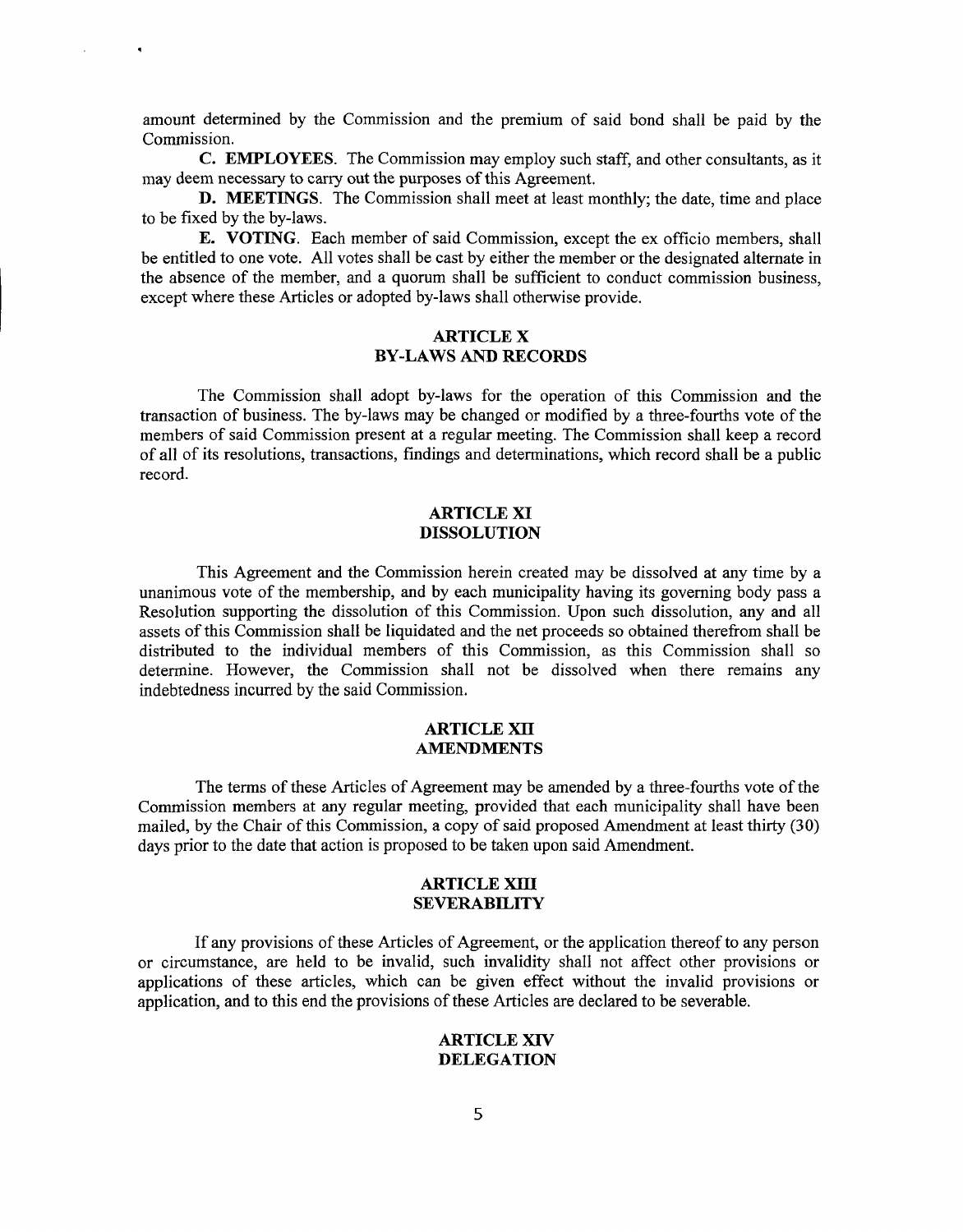The political subdivisions which become and are parties to this Agreement have done so in recognition of the authority granted them to do so by the statutes of the State of Iowa and by doing so, they have delegated their respective powers to provide for law enforcement within their jurisdictions to the Commission, and such delegation shall continue for any member until it withdraws its membership pursuant to the Agreement.

#### **ARTICLE XV EXECUTION**

This Intergovernmental Agreement, duly executed on this loth day of June, 2015, pursuant to the authority granted by Resolution of the signatory parties hereto by and for the respective public entities and the signatures do hereby bind the members hereof to the terms of this Agreement and each of the undersigned hereby specifically states that he or she has been authorized by his or her respective municipality to execute this Agreement, and a copy of their public entities' resolution authorizing the execution of this Amended Agreement has been delivered to the Commission.

OSCEOLA COUNTY, IOWA

Chairman, Board of Supervisors

OSCEOLA COUNTY, IOWA

Sheriff's Department Representative

CITY OF OCHEYEDAN, IOW Mayor

CITY OF HARRIS, IOWA

CITY OF SIBLEY, I

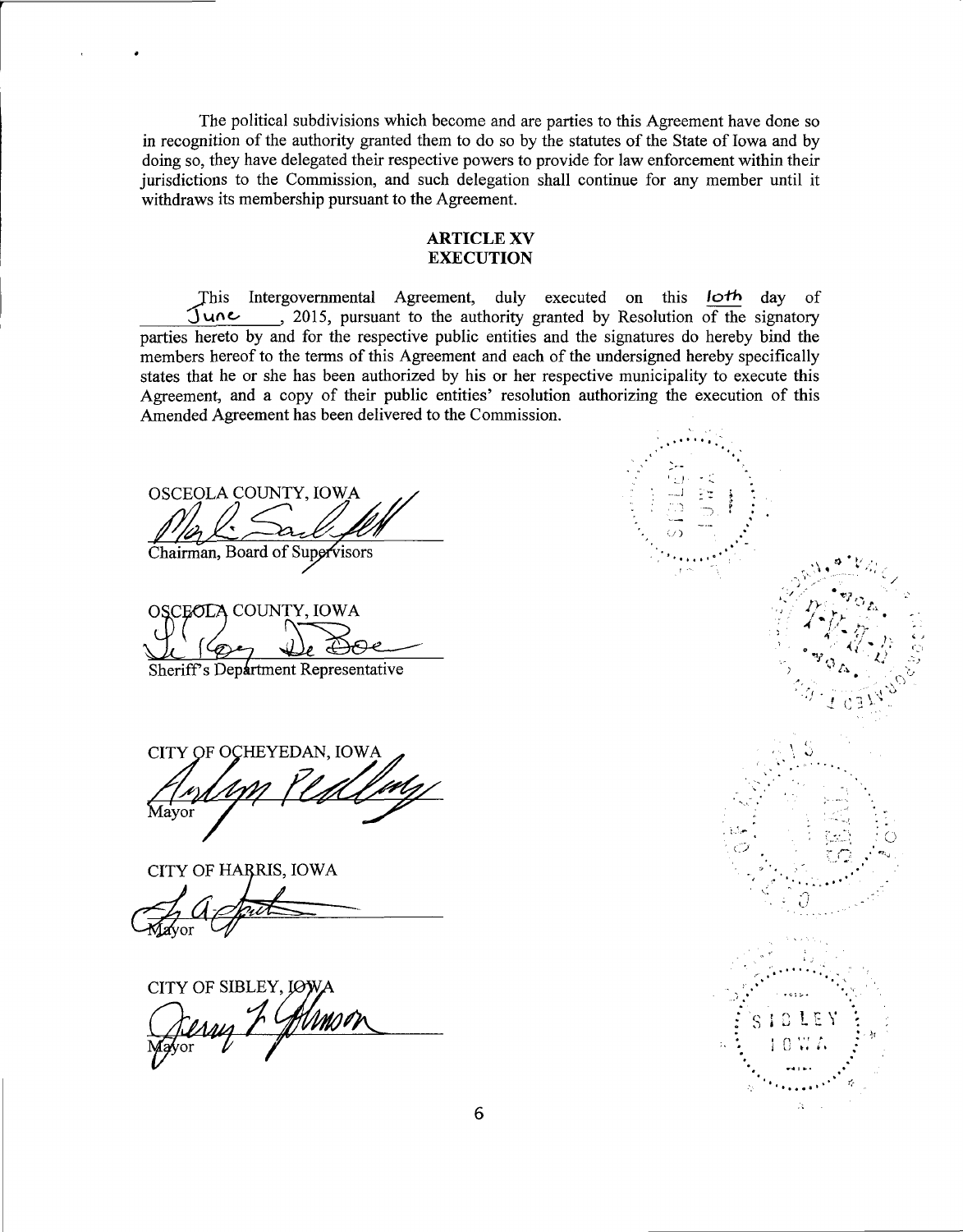CITY OF ASHTON, IOWA He Pries Mayor

CITY OF MELVIN, IOWA

 $\mathbf{C}$ 

 $\bullet$ 

Becky Neitritte



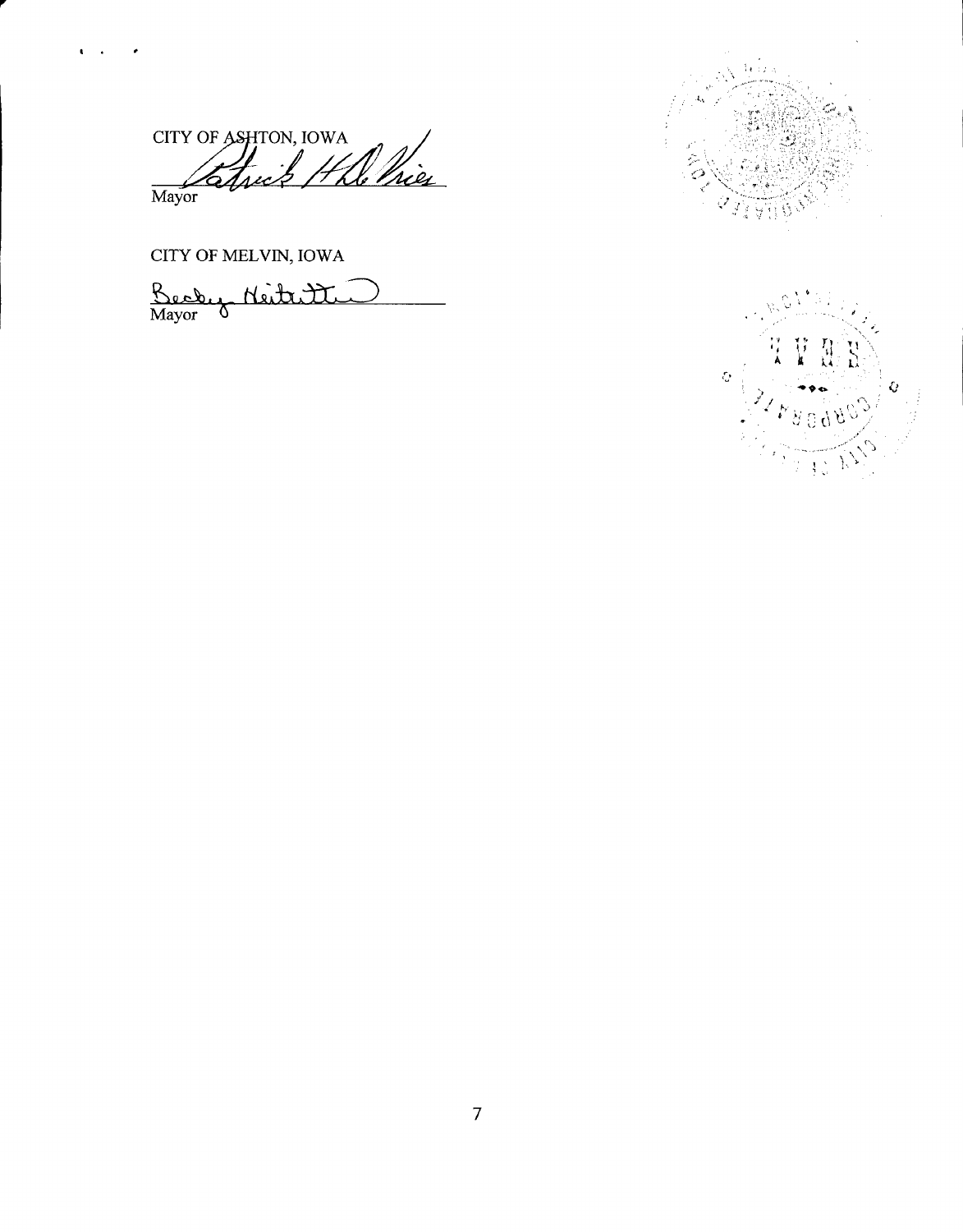## Osceola County Public Safety Commission Resolution #  $15 - 060 - 1$

#### RESOLUTION TO EXECUTE AND FILE THE AMENDED AND SUBSTITUTED INTERGOVERNMENTAL AGREEMENT

The purpose of this Resolution is to execute and file the attached Amended and Substituted 28E Agreement of the Osceola Public Safety Commission as approved.

WHEREAS, the Board of the Osceola County Public Safety Commission has drafted the proposed Amended and Substituted 28E Agreement of the Osceola County Public Safety Commission attached to this Resolution: and

WHEREAS, the Board has determined it is in the best interest of the County and its citizens to approve the 28E Amended and Substituted Agreement; and

WHEREAS, the Board has distributed copies of the Amended and Substituted 28E Agreement to all of its members; and

**WHEREAS**, the members have now unanimously approved the Amended and Substituted 28E Agreement.

NOW THEREFORE BE IT RESOLVED, that the Board does hereby approve the Amended And Substituted Osceola County Public Safety Commission 28E Agreement attached to this Resolution and directs its Chair to execute said Agreement on behalf of the Commission.

IT IS FURTHER RESOLVED that once the document has been fully executed by all members of the Commission, it shall be filed with the office of the Iowa Secretary of State and the Osceola County Recorder's office.

Moved by Jerry Johnson

| The following member(s) voted yes: Joyson Vande Hoet, Lehoy De Boer, Greg Spacthe, |  |  |  |
|------------------------------------------------------------------------------------|--|--|--|
| Becky Heiterther, Patrick DeVries, Jan Henningsen, Arlyn Pedley                    |  |  |  |

The following member(s) voted no:

Passed this *I* SH-day of June 2015 by the Osceola County Public Safety Commission

 $\bigcap$ 

Signed and approved by the Chair on the  $10 + \text{day of}$   $\overline{J}$   $\overline{J}$   $\overline{J}$  . 2015.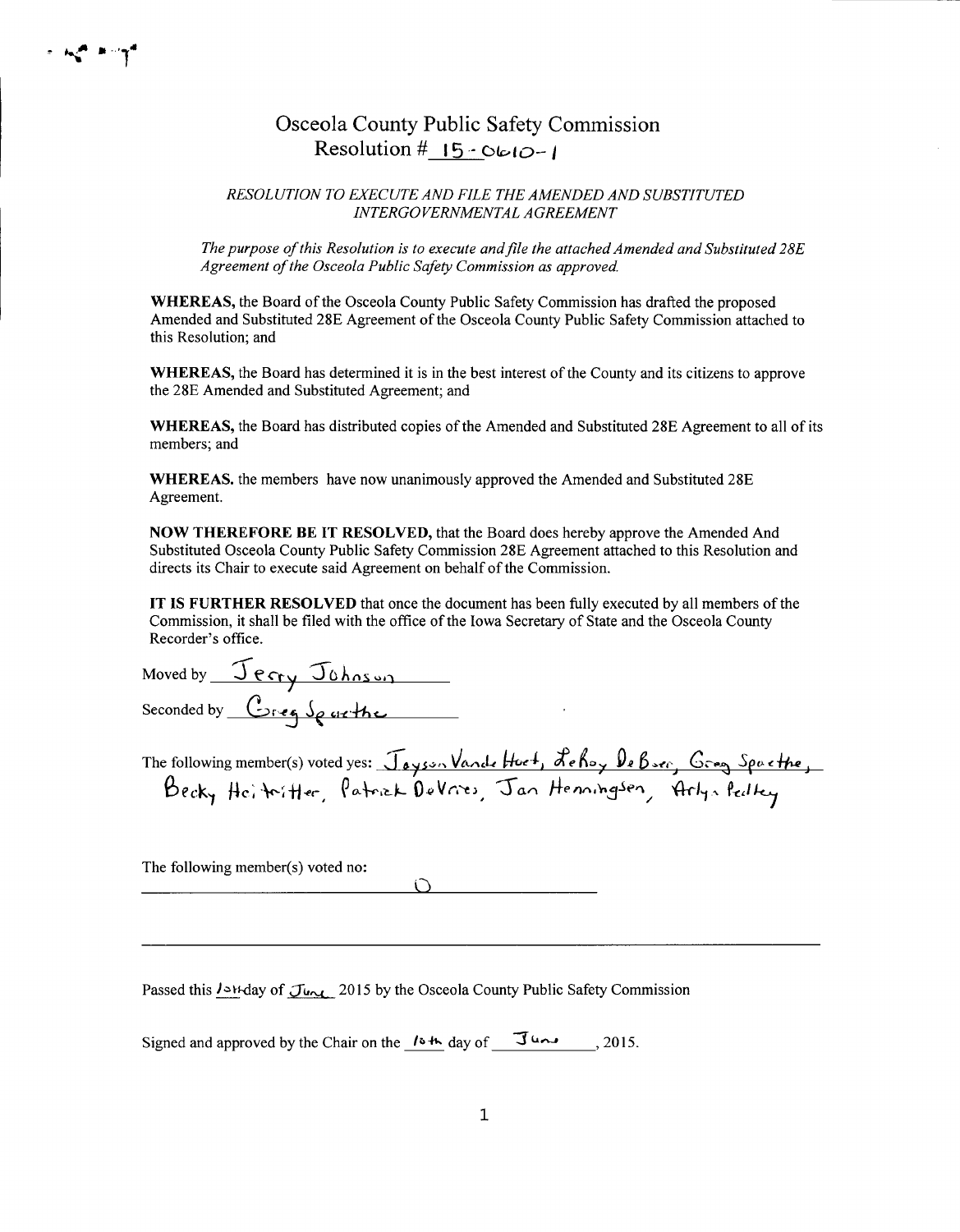Board Chair Jedley

 $\mathcal{L}^{\mathcal{L}}(\mathcal{L}^{\mathcal{L}})$  and  $\mathcal{L}^{\mathcal{L}}(\mathcal{L}^{\mathcal{L}})$  . In the contribution of  $\mathcal{L}^{\mathcal{L}}$ 

 $\label{eq:2.1} \frac{1}{\sqrt{2}}\int_{\mathbb{R}^3}\frac{1}{\sqrt{2}}\left(\frac{1}{\sqrt{2}}\right)^2\frac{1}{\sqrt{2}}\left(\frac{1}{\sqrt{2}}\right)^2\frac{1}{\sqrt{2}}\left(\frac{1}{\sqrt{2}}\right)^2.$ 

 $\label{eq:2.1} \frac{1}{2} \sum_{i=1}^n \frac{1}{2} \sum_{j=1}^n \frac{1}{2} \sum_{j=1}^n \frac{1}{2} \sum_{j=1}^n \frac{1}{2} \sum_{j=1}^n \frac{1}{2} \sum_{j=1}^n \frac{1}{2} \sum_{j=1}^n \frac{1}{2} \sum_{j=1}^n \frac{1}{2} \sum_{j=1}^n \frac{1}{2} \sum_{j=1}^n \frac{1}{2} \sum_{j=1}^n \frac{1}{2} \sum_{j=1}^n \frac{1}{2} \sum_{j=1}^n \frac{$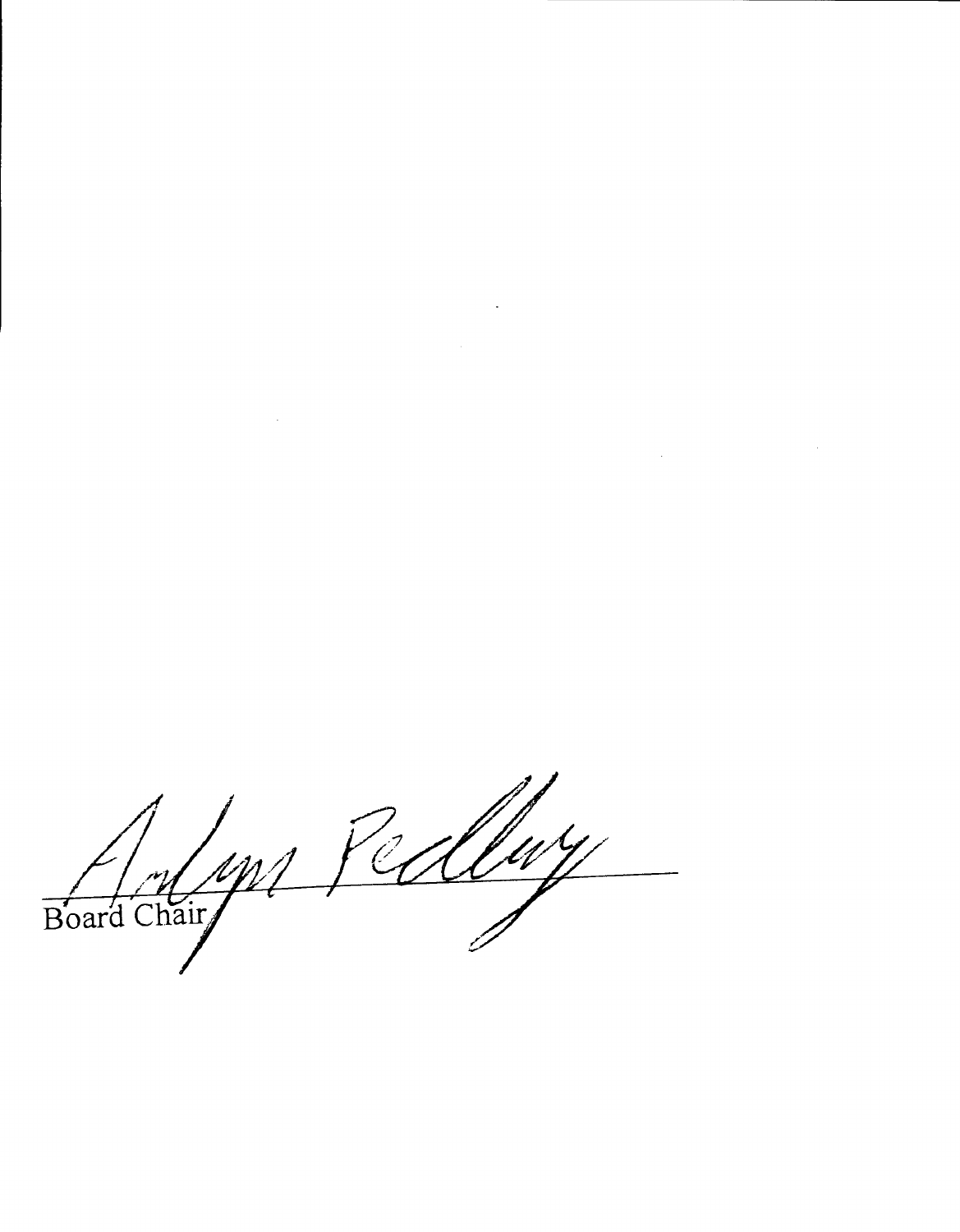## Osceola County Resolution #  $33 - \frac{14}{15}$

#### *RESOLUTION APPROVING THE AMENDED AND SUBSTITUTED INTERGOVERNMENTAL AGREEMENT ATTACHED TO THIS RESOLUTION OF THE OSCEOLA COUNTY PUBLIC SAFETY COMMISSION*

*The purpose of this Resolution is to approve the attached Amended and Substituted 28E Agreement of the Osceola Public Safety Commission* 

**WHEREAS,** the Board of Supervisors of Osceola County has reviewed the proposed Amended and Substituted 28E Agreement of the Osceola County Public Safety Commission that is attached to this Resolution; and

**WHEREAS,** the Board has determined it is in the best interest of the County and its citizens to approve said Amended and Substituted Agreement.

**NOW THEREFORE BE IT RESOLVED,** that the Board does hereby approve the Amended And Substituted Osceola County Public Safety Commission 28E Agreement attached to this Resolution.

Moved by  $P_{hi} \n\Phi$   $\Phi_{\text{tot}}$ Seconded by  $\bar{H}$   $\alpha$   $\gamma$  on  $U$  and  $\alpha$   $\theta$ **'** The following member(s) voted yes: DECOSMG Cande thit, DeDosen

The following member(s) voted no:  $\mu_{\scriptscriptstyle O}$ ne

Passed this  $\frac{1}{2}$  day of  $\frac{1}{4}$  2015 by the Osceola County Board of Supervisors

Signed and approved by the Chair of the Board on the  $\frac{23}{4}$  day of  $\frac{4-p-1}{1}$ , 2015.

Merlin Sardyle

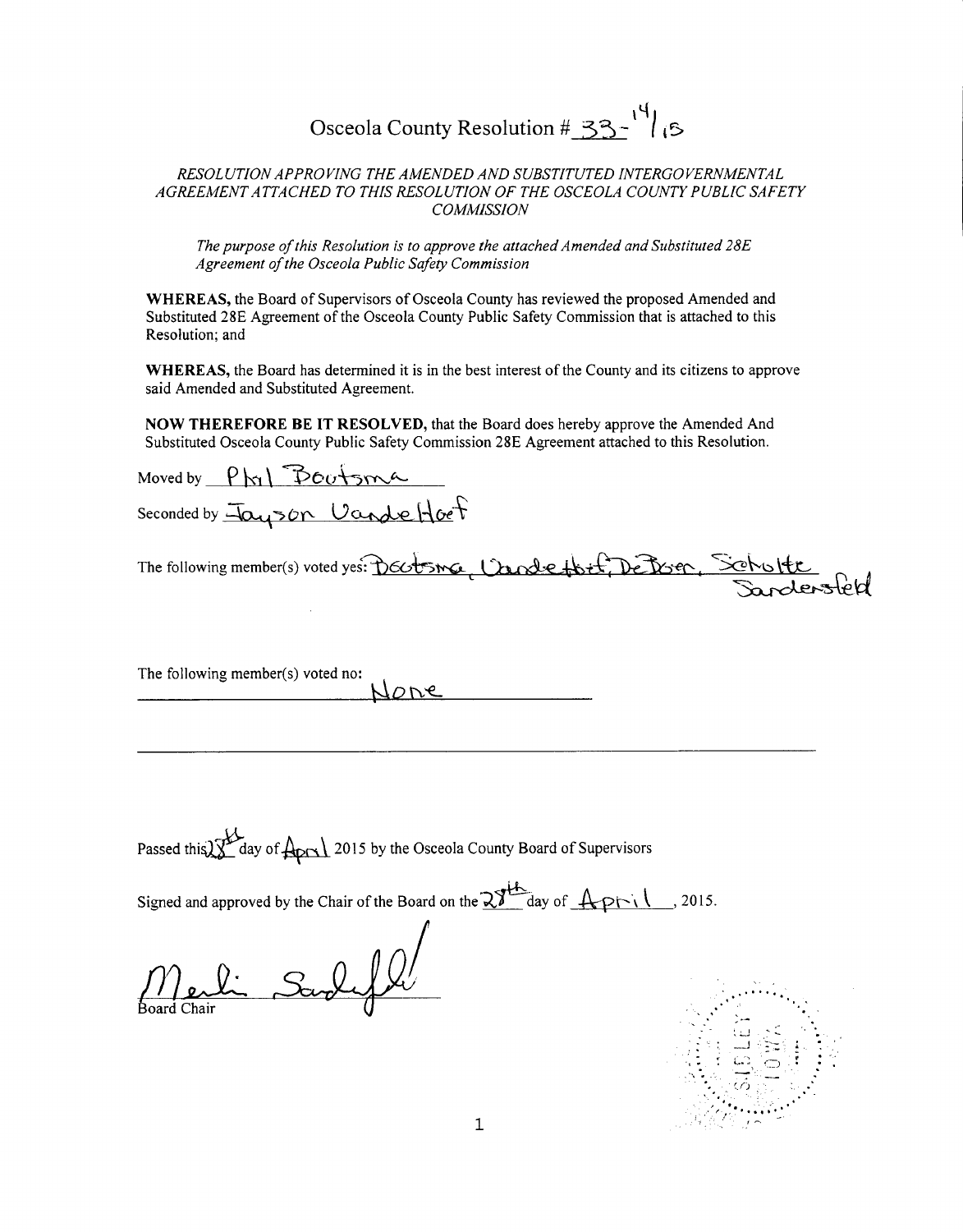CITY OF ASHTON

#### Resolution# 2015-05

#### *RESOLUTION APPROVING THE AMENDED AND SUBSTITUTED INTERGOVERNMENTAL AGREEMENT ATTACHED TO THIS RESOLUTION OF THE OSCEOLA COUNTY PUBLIC SAFETY COMMISSION*

*The purpose of this Resolution is to approve the attached Amended and Substituted 28E Agreement of the Osceola Public Safety Commission* 

WHEREAS, the City Council has reviewed the proposed Amended and Substituted 28E Agreement of the Osceola County Public Safety Commission that is attached to this Resolution; and

WHEREAS, the Council has determined it is in the best interest of the City and its citizens to approve said Amended and Substituted Agreement.

NOW THEREFORE BE IT RESOLVED, that the City Council does hereby approve the Amended And Substituted Osceola County Public Safety Commission 28E Agreement attached to this Resolution.

Moved by Kevin Ommen

Seconded by Dennis Hatting

The following member(s) voted yes: Grote, Ommen, Trei, Honkomp and Hatting

The following member(s) voted no: None

Passed this 11 day of May 2015 by the City Council of Ashton

Signed and approved by the Mayor on the  $11th$  day of May  $-$ , 2015.

Satrick H Ale Pries

Svarnach

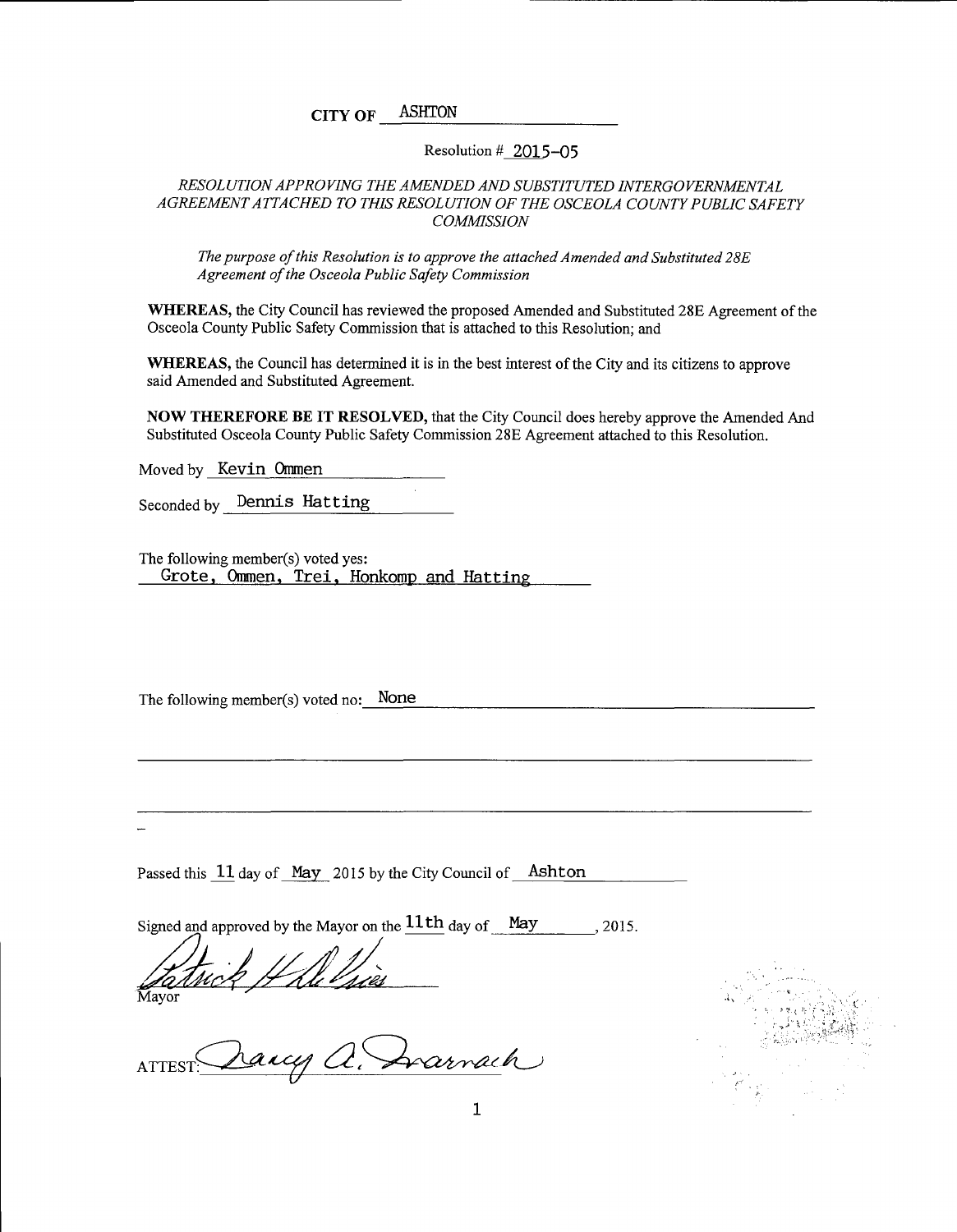

*RESOLUTION APPROVING THE AMENDED AND SUBSTITUTED INTERGOVERNMENTAL AGREEMENT ATTACHED TO THIS RESOLUTION OF THE OSCEOLA COUNTY PUBLIC SAFETY COMMISSION* 

*The purpose of this Resolution is to approve the attached Amended and Substituted 28E Agreement of the Osceola Public Safety Commission* 

**WHEREAS,** the City Council has reviewed the proposed Amended and Substituted 28E Agreement of the Osceola County Public Safety Commission that is attached to this Resolution; and

**WHEREAS,** the Council has determined it is in the best interest of the City and its citizens to approve said Amended and Substituted Agreement.

**NOW THEREFORE BE IT RESOLVED,** that the City Council does hereby approve the Amended And Substituted Osceola County Public Safety Commission 28E Agreement attached to this Resolution.

Moved by Seconded by  $L \sqrt{55}$  $\kappa$   $\sim$ ---~-------------------

The following member(s) voted yes:<br> $A \sim \beta$ መል

The following member(s) voted no:

Passed this  $2^{t}$  ay of  $M$  $\omega$  2015 by the City Council of  $H\alpha\gamma\gamma\zeta$ Signed approved by the Mayor on the  $2\frac{1}{\sqrt{2}}$  day of  $\mathcal{N}\alpha\mathcal{N}$  . 2015. ' . . . '• .·

ATTEST:

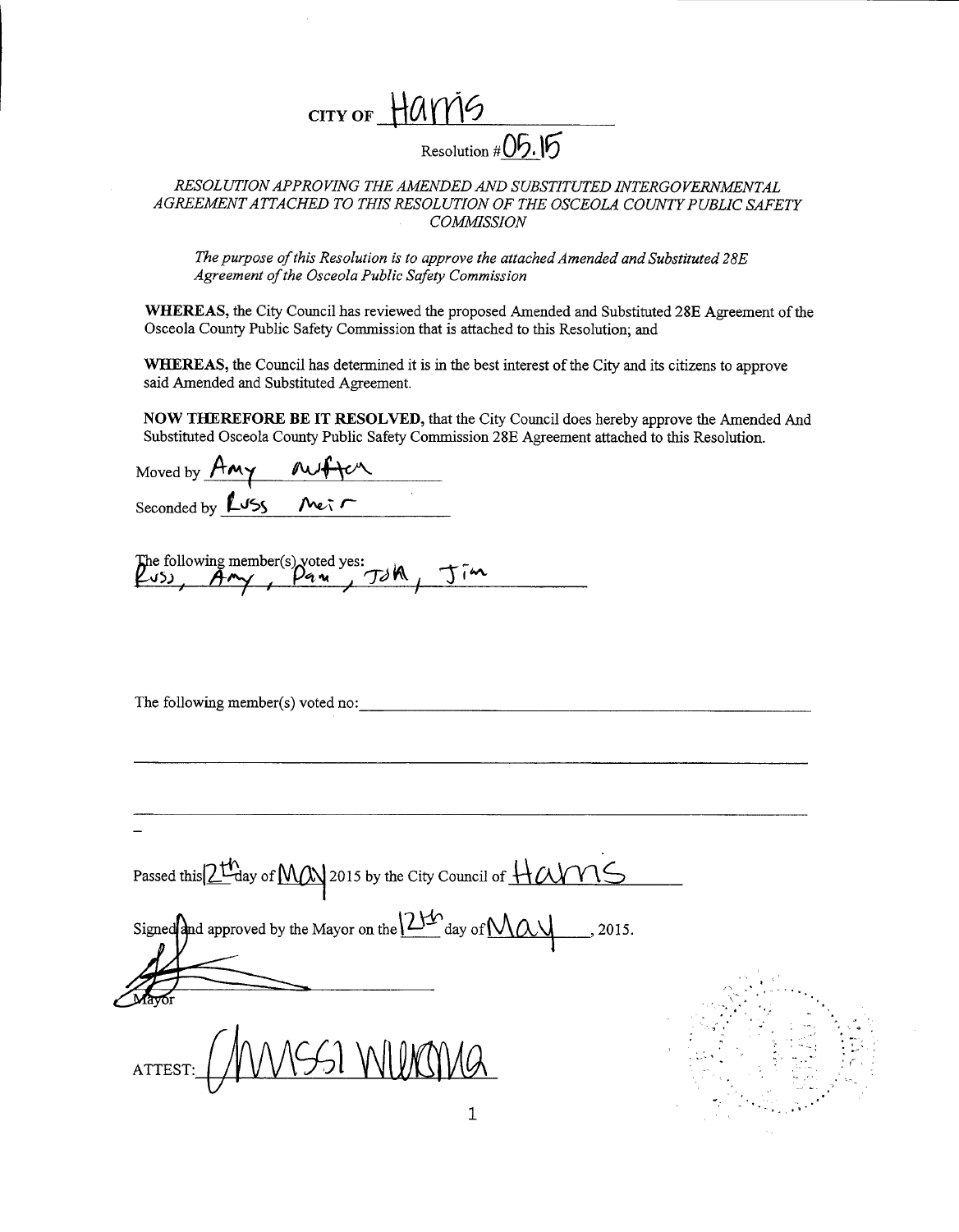

*RESOLUTION APPROVING THE AMENDED AND SUBSTITUTED INTERGOVERNMENTAL AGREEMENT ATTACHED TO THIS RESOLUTION OF THE OSCEOLA COUNTY PUBLIC SAFETY COMMISSION* 

*The purpose of this Resolution is to approve the attached Amended and Substituted 28E Agreement of the Osceola Public Safety Commission* 

**WHEREAS,** the City Council has reviewed the proposed Amended and Substituted 28E Agreement of the Osceola County Public Safety Commission that is attached to this Resolution; and

**WHEREAS,** the Council has determined it is in the best interest of the City and its citizens to approve said Amended and Substituted Agreement.

**NOW THEREFORE BE IT RESOLVED,** that the City Council does hereby approve the Amended And Substituted Osceola County Public Safety Commission 28E Agreement attached to this Resolution.

Moved by **KEVIN HEYTZ** Seconded by SLOTT WRYSMA

The following member(s) voted yes: <br> $HCNL$ ,  $VNACV$ ,  $WICYSMA$ , SCMUCI

The following member(s) voted no:

# Council person McElroy was absent

Passed this  $\mathcal{H}_{\text{day of}}$  MAY 2015 by the City Council of *DUNLYCAAV* 

Signed and approved by the Mayor on the  $\|\mathcal{H}\|$  day of  $\mathcal{M}\mathcal{M}$ , 2015.

Mayor Mellan

31 WUISMA

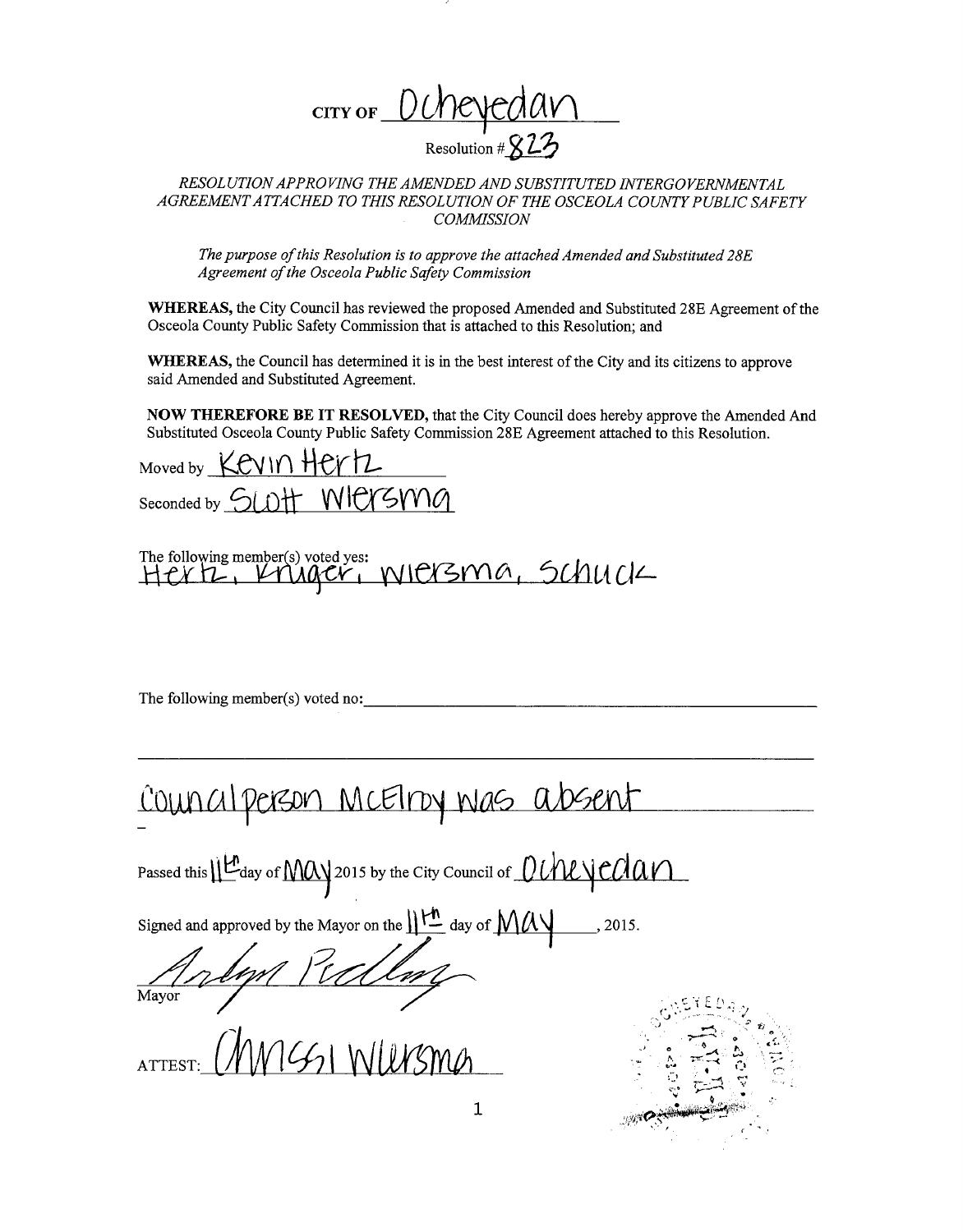Councilperson PEDLEY introduced the following Resolution entitled "RESOLUTION APPROVING THE AMENDED AND SUBSTITUTED INTERGOVERNMENTAL AGREEMENT ATTACHED TO THIS RESOLUTION OF THE OSCEOLA COUNTY PUBLIC SAFETY COMMISSION" and moved that the same be adopted.

Councilperson HENNINGSEN seconded the motion to adopt. The roll was called and the vote was:

A YES: BUCHHOLTZ, HENNINGSEN, GROOTE

PEDLEY

NAYS: NONE NONE

WHEREUPON, the Mayor declared the following Resolution duly adopted.

## RESOLUTION NO 1322-15

## RESOLUTION APPROVING THE AMENDED AND SUBSTITUTED INTERGOVERNMENTAL AGREEMENT ATTACHED TO THIS RESOLUTION OF THE OSCEOLA COUNTY PUBLIC SAFETY COMMISSION

WHEREAS, the City Council has reviewed the proposed Amended and Substituted 28E Agreement of the Osceola County Public Safety Commission that is attached to this Resolution.

WHEREAS, the Council has determined it is in the best interest of the City and its citizens to approve said Amended and Substituted Agreement.

NOW THEREFORE BE IT RESOLVED, that the City Council does hereby approve the Amended and Substituted Osceola County Public Safety Commission 28E Agreement attached to this Resolution.

| <b>PASSED AND APPROVED this</b> 27th day of |  | April           | 2015. |
|---------------------------------------------|--|-----------------|-------|
|                                             |  | Serry & Colmson |       |
|                                             |  | Mayor           |       |

<sup>t</sup>i it *n d\ r* u L<:>b-t- ATTEST: ffi *.Ji*  <sup>"</sup> City<sup>J</sup>Clerk